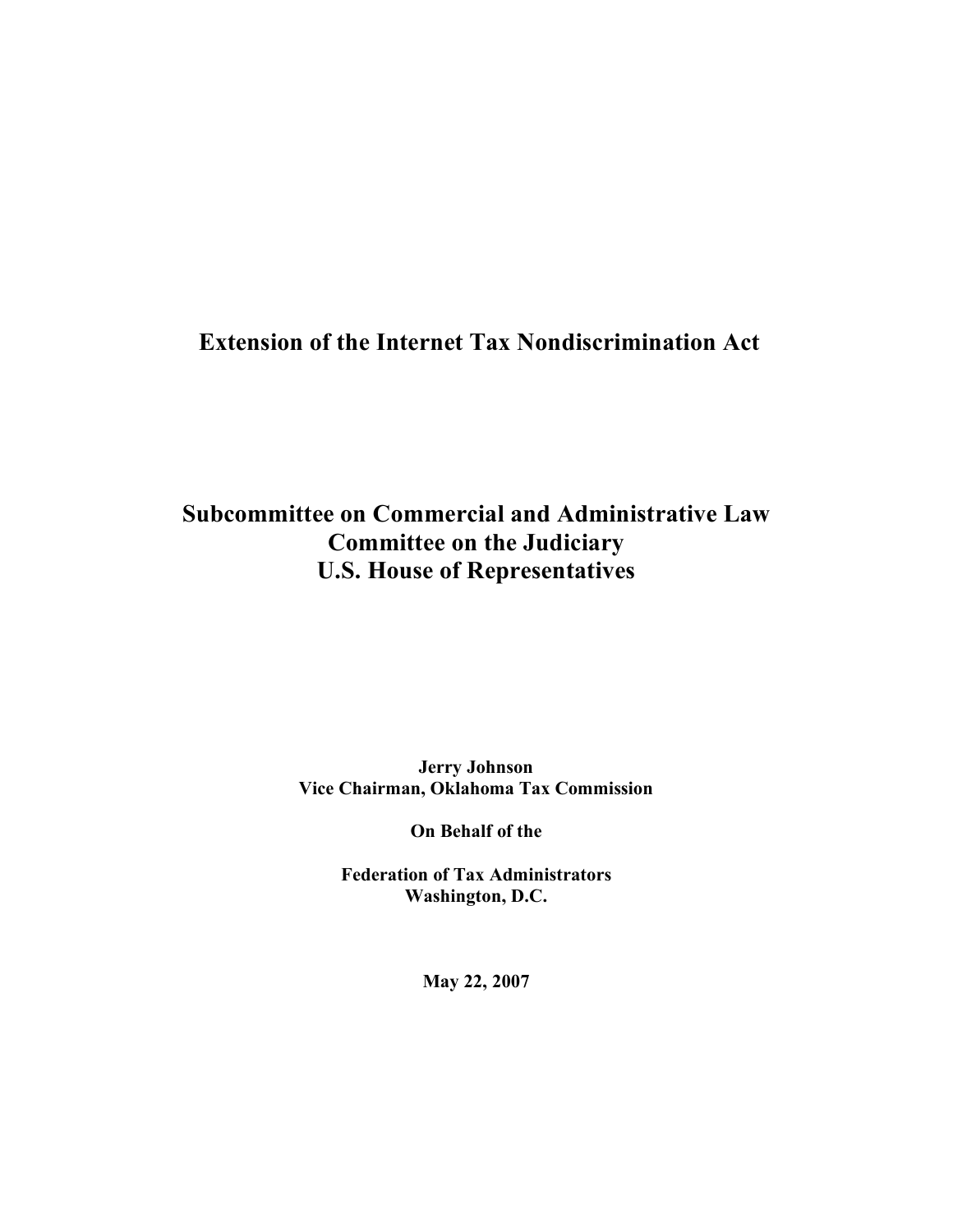### **Testimony Extension of the Internet Tax Nondiscrimination Act House Judiciary Committee Subcommittee on Commercial and Administrative Law May 22, 2007**

My name is Jerry Johnson. I am the Vice Chairman of the Oklahoma Tax Commission and am testifying today on behalf of the Federation of Tax Administrators of which I am First Vice President. The Federation is an association of the tax administration agencies in each of the 50 states, the District of Columbia, Puerto Rico, and New York City. We are headquartered in Washington, D.C.

The Federation urges the Congress to refrain from enacting measures that abrogate, disrupt or otherwise restrict states from imposing taxes that are otherwise lawful under the U.S. Constitution. The current prohibition on the imposition of taxes on charges for Internet access as contained in the Internet Tax Nondiscrimination Act (the moratorium) is the type of law that should be avoided, especially on a permanent basis.

#### **Summary of Position**

The Federation urges Congress not to extend the Act because it is disruptive of and poses longterm dangers for state and local fiscal systems. Moreover, the General Accountability Office and other researchers have found that the moratorium is not effective in achieving its purported purpose of expanding the availability of Internet access to the American public and bridging what has been termed as the "digital divide."

If, however, Congress believes the Act should be extended we believe there are three principles that should be followed:

- The definition of "Internet access" in current law must be changed. As currently written, we believe that an Internet service provider could bundle virtually all types of Internet services, content and information (some of which may be currently taxable) into a package of "Internet access" and claim that the state would be preempted from taxing any part of that package. The danger to state and local fiscal systems over the long term from the current expansive definition is considerable.
- Any extension of the Act should be temporary in nature. The nature of the online world and the manner in which the public accesses and uses that world continues to change rapidly. The long-term impact on state and local finances is still evolving. Given what everyone acknowledges will be continuing rapid change, it seems only prudent that any extension be temporary and that Congress revisit the policy and its impact in a few years.
- The provision of the Act preserving those taxes on Internet access that were "generally" imposed and actually enforced" prior to 1998 should be continued if the Act is extended. The intent when the original Internet Tax Freedom Act was passed in 1998 was not to disrupt existing practices and that commitment should be maintained.

### **Impact of the Moratorium**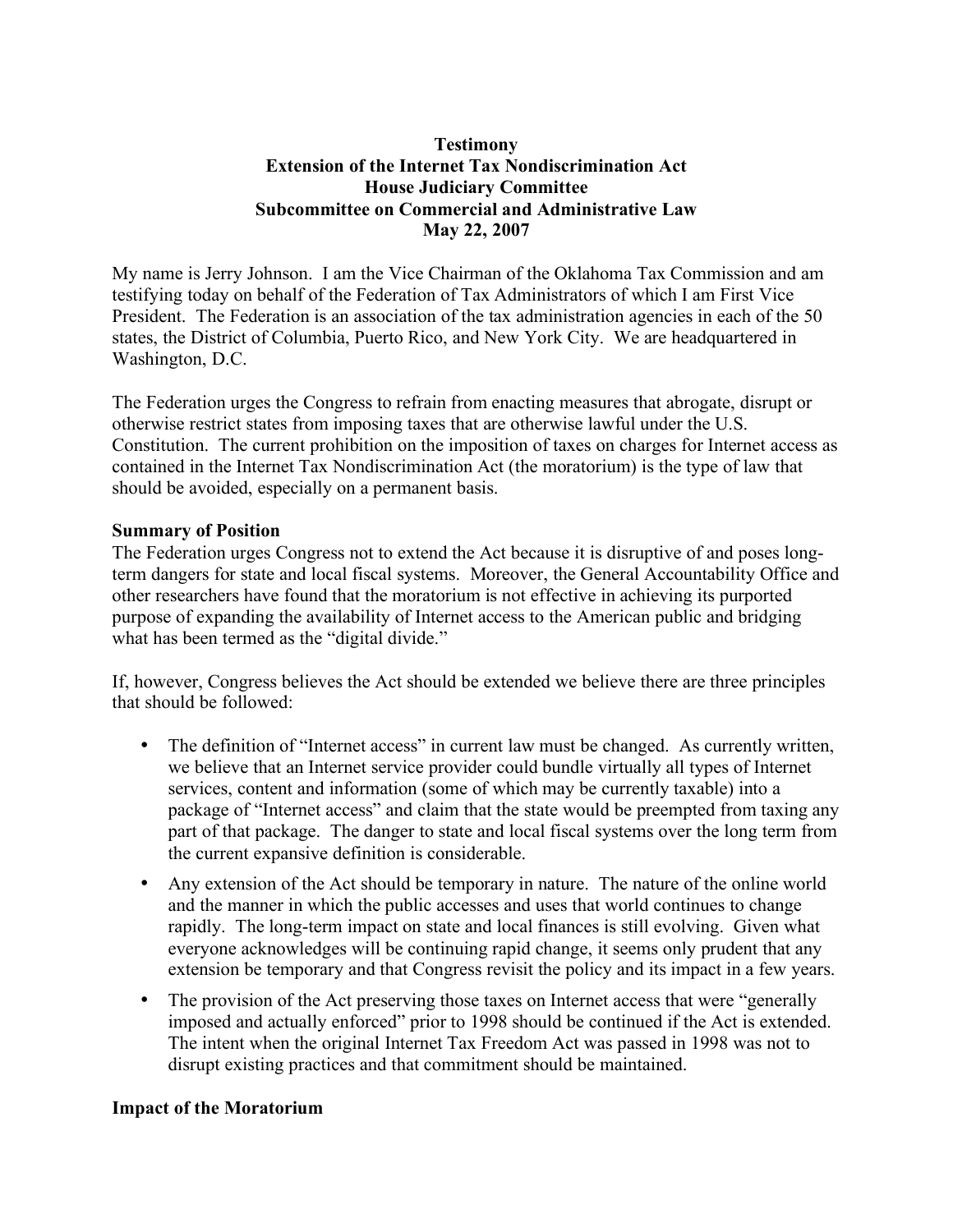Congress was responding to several concerns when it originally passed the Internet Tax Freedom Act in 1998. Among these was that the Internet and electronic commerce were "fledgling industries" that should be protected from state and local taxation for fear that the taxes would be burdensome and complex and somehow prevent the growth and survival of the industry. In addition, there was a belief that preempting state and local taxation of charges for Internet access would provide a financial incentive to U.S. households to subscribe to Internet services and would encourage the Internet industry to deploy services to underserved areas.

While the goals are laudable, the economic evidence is that state taxation of Internet access charges has little or nothing to do with the adoption of Internet services by consumers or the deployment of services by industry. The Government Accountability Office (GAO) was required to perform a study on the deployment of broadband service in the United States when the Moratorium was last extended.<sup> $\frac{1}{1}$ </sup> The key findings regarding taxes in their report reads as follows:

- "Finally, using our econometric model, we found that imposition of taxes was not a statistically significant factor influencing the deployment of broadband."
- "Using our model, we found that the imposition of the tax was not a statistically significant factor influencing the adoption [by consumers] of broadband service at the 5 percent level. It was statistically significant at the 10 percent level, perhaps suggesting that it was weakly significant factor. However, giving the nature of our model, it is unclear whether this finding is related to the tax or other characteristics of the states in which the households resided."

GAO found that factors such as the education level of the head of a household and the income of the household influenced the purchase of broadband services. A household headed by a college graduate was 12 percentage points more likely to purchase broadband than those headed by a person who did not graduate from college. High-income households were 39 percent more likely to adopt broadband than lower-income households.

A study by economists at the University of Tennessee likewise found that taxation of Internet access had "no empirical evidence that Internet access rates are lower in state that have levied a tax on Internet access, all else being equal."<sup>2</sup>

Concern about the moratorium and its extension should not be interpreted as suggesting that states and localities do not recognize the importance of the Internet industry and the benefits improved service and utilization can provide to the citizens. The GAO report referenced earlier

<sup>&</sup>lt;sup>1</sup> Government Accountability Office, "Telecommunications – Broadband Deployment is Extensive throughout the United States, but It Is Difficult to Assess the Extent of Deployment Gaps in Rural Areas" (GAO-06-426). In the GAO study, the term "deployment" refers to the offering of broadband services by various types of providers and the term "adoption" refers to the use of broadband services by consumers.

<sup>&</sup>lt;sup>2</sup> See also Donald Bruce, John Deskins and William F. Fox, "Has Internet Access Taxation" Affected Internet Use," *State Tax Notes,* May 17, 2004, pp. 519-526.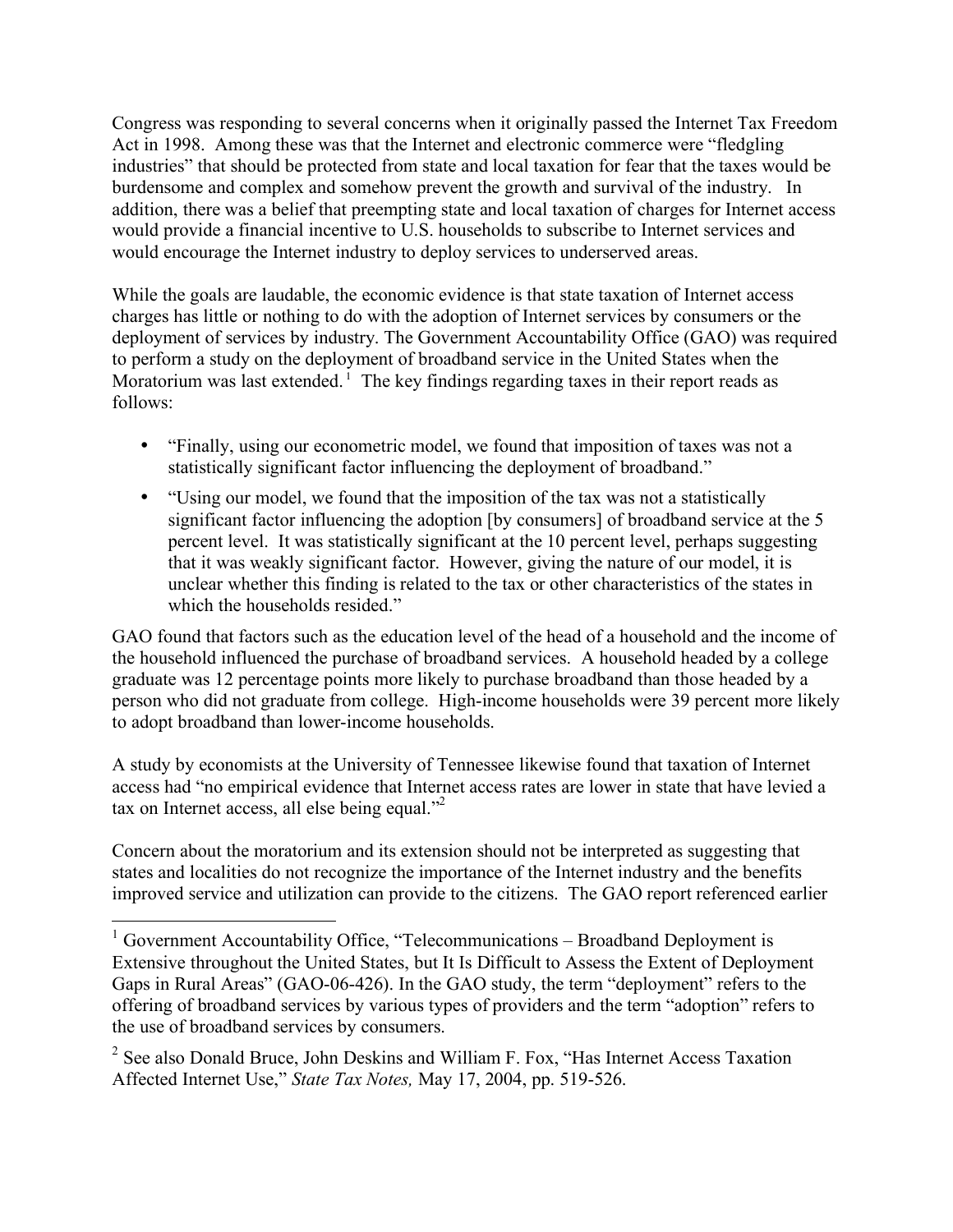highlighted several examples of state and local programs aimed a providing assistance and incentives for the deployment of Internet technologies, including:

- The Texas Telecommunication Infrastructure Fund begun in 1996 that committed to spend \$1 billion on telecommunications infrastructure.
- Connect Kentucky s an alliance of technology-focused businesses, government entities, and universities that work together to accelerate broadband deployment.
- Virginia Tobacco Indemnification and Community Revitalization Commission is designed to stimulate economic development opportunities by encouraging the creation of new technology-based business and industry.

### **Definition of Internet Access**

The current definition of Internet access was devised in large part in 1998 with "dial-up Internet access" in mind. It has not kept pace with the manner in which Internet technology and services and electronic commerce have evolved. While changes enacted in 2004 did much to remove discrimination among various types of Internet access providers, they did nothing to avoid a potential unintended erosion of state tax bases.

The current definition of "Internet access"<sup>3</sup> effectively allows a broad range of content, information and services to be bundled with Internet access and potentially be considered as protected under the prohibition on the imposition of taxes on Internet access. This results because the term "access" can be interpreted to mean a "right to use," meaning a "right to use" all the information, services and content on the Internet as part of a package of access. The range of content and service that can be bundled with Internet access is virtually unlimited. It includes all manner of electronic books, movies, music, photographs, services, data bases, information services and the like.<sup>4</sup>

The current definition allows a growing proportion of the state and local tax base to be effectively put "off limits" by federal legislation with such a broad definition of Internet access. We do not believe this was the intent of Congress when it originally passed the Internet Tax Freedom Act nearly nine years ago.

If the current moratorium with the current definition of Internet access is made permanent it would lead widespread tax avoidance and litigation that today does not occur because it is temporary. The temporary nature of the moratorium deprives companies of the long-term financial inducements to "push the edge of the envelope" in interpreting the law to maximize

<sup>&</sup>lt;sup>3</sup> Section 1105(5) of the original Internet Tax Freedom Act, at 47 U.S.C.A. §1105(5), provides: "The term 'Internet access' means a service that enables users to access content, information, electronic mail, or other services offered over the Internet, and may also include access to proprietary content, information, and other services as part of a package of services offered to users. The term 'Internet access' does not include telecommunications services, except to the extent such services are purchased, used, or sold by a provider of Internet access to provide Internet access."

<sup>&</sup>lt;sup>4</sup> The Moratorium's accounting rule for separating individual fees would not come into play because all of the bundled content would be considered "Internet access."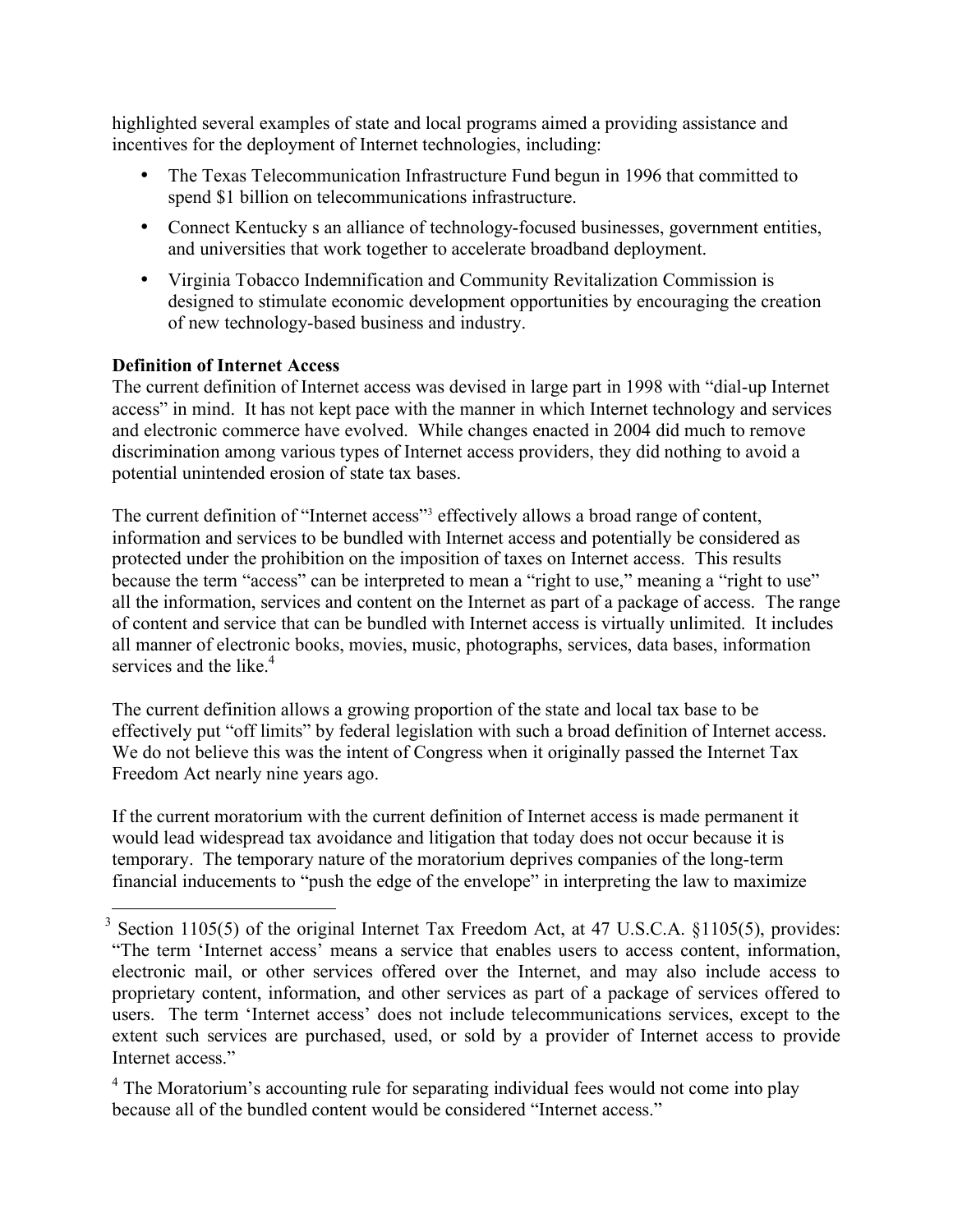their competitive advantage over "bricks and mortar" businesses. If the current definition of Internet access were made permanent there would be a considerable opportunity to gain a longterm competitive advantage over traditional businesses that cannot be realistically denied.

The current definition of Internet access poses an issue not only for state and local governments, but for significant segments of the private sector. Firms that are providing content, video, or other services that compete with those provided by Internet service providers will face a discriminatory and unfair competitive situation if those services when provided as part of Internet access are protected from state and local taxation, but services provided outside a bundle that includes access are subject to state and local taxes. The convergence of technologies and the consolidation in the communications industry suggest that this discrimination will be a real issue "sooner rather than later."

The Federation has worked and continues to work to develop a definition of Internet access that is acceptable to all parties and that is consistent with what we believe all parties actually understand the "intent" of the original bill to be. Our intent is to craft language that will allow Internet access packages consistent with those now offered to continue to be subject to the moratorium, but to avoid the bundling of other products and services into the package.

We have worked with Committee staff and have reached out to the Internet industry to develop such language. We look forward to continuing that effort if an extension of the moratorium moves forward.

#### **Temporary Extension**

If the Act is to be extended, it should be done on a temporary, short-term basis – even if the definition of Internet access is amended. A short-term extension would insure that the Moratorium's impact on state and local revenues is examined periodically and that unintended consequences are not occurring. This is necessary because of the continuing expansion of Internet availability and the expanding array of activities conducted on the Internet, which make it very difficult to predict the impact of restrictions. It is also desirable to insure that the industry has not changed in ways that somehow causes the moratorium to discriminate among Internet service providers. It was this sort of discrimination among providers that was, in fact, among the most contentious issues when the Act was last considered in 2003-2004. Finally, presuming a change in the definition of Internet access, it would be advisable to review the impact of that change in the near- to medium-term to insure that it is performing as intended.

#### **Preservation of Taxes on Internet Access Imposed Prior to 1998**

Any extension of the Act should preserve the ability of those states currently imposing a tax on charges for Internet access to continue to do so if they so choose. The stated intent when the original Internet Tax Freedom Act was passed in 1998 was not to disrupt existing practices. Giv en the economic evidence that taxation of charges for Internet access has not impact on the availability or use of Internet access by households in these states, we see no reason that commitment should not be maintained.

Nine states currently impose taxes that are protected – *Hawaii, New Hampshire, New Mexico, North Dakota, Ohio, South Dakota, Texas, Washington and Wisconsin.* The Congressional